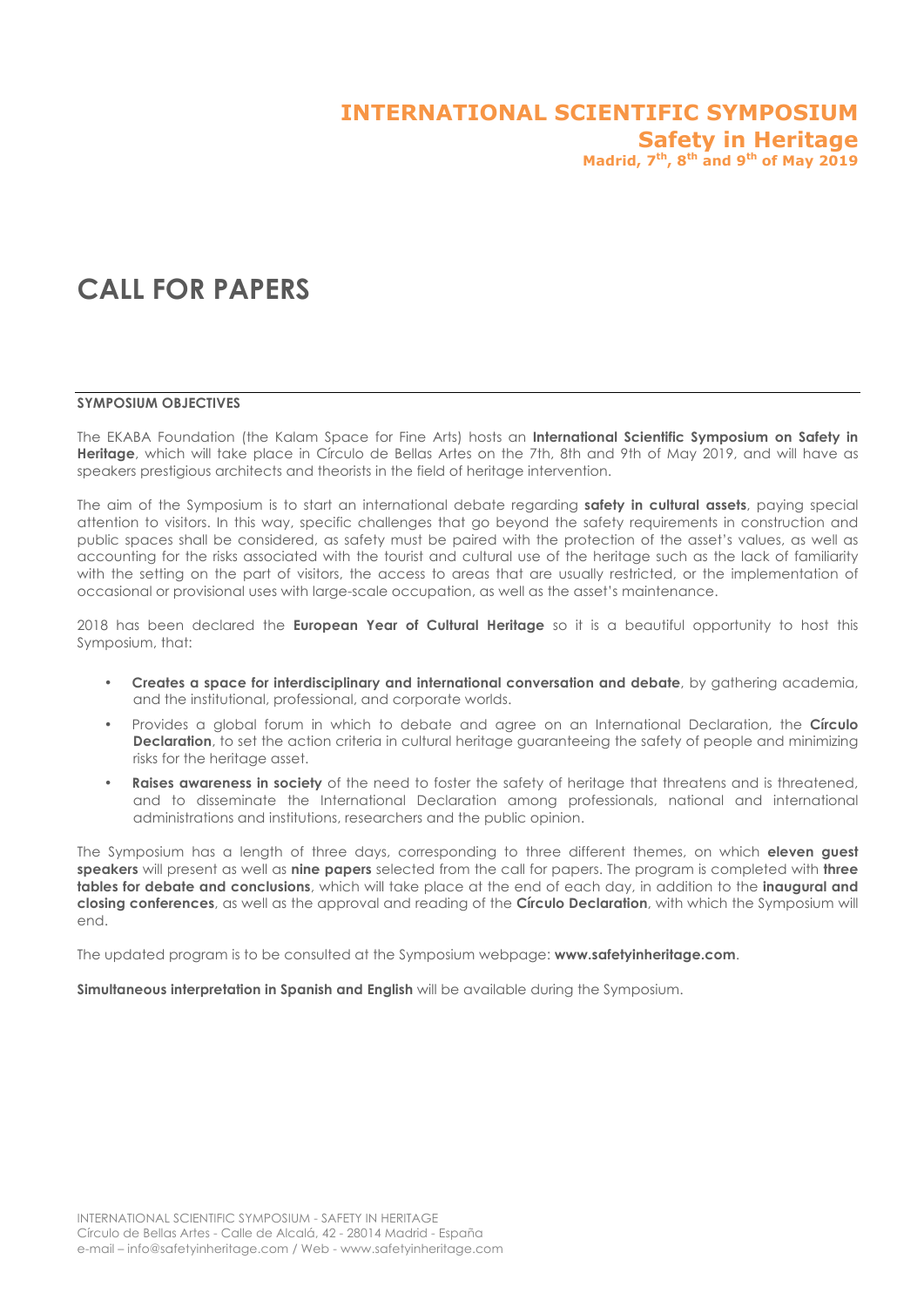# **THEMATIC AREAS**

#### **Thematic Area 1 – 7th of May 2019**

# **"Recovering the value of the site by providing safety"**

President of the Table: Juan Miguel Hernández de León Thematic day 1 will center on the definition of the concept of safety, its scope and its complexity when applying it to heritage, as well as the proposed criteria for intervention in heritage that stem from safety requirements.

#### **Thematic Area 2 – 8th of May 2019**

#### **"Rehabilitation techniques and processes to improve safety"**

President of the Table: Fernando Espinosa de los Monteros

Thematic day two analyzes the most frequent risks generated in cultural heritage and its causes, as well as innovative solutions, both in construction as well as relative to the management of the asset, to improve safety for heritage, its users, and visitors.

# **Thematic Area 3 – 9th of May 2019**

**"Legal aspects and safety policies"** President of the Table: Alfonso Muñoz Cosme

Thematic day 3 looks at aspects relative to the current legislation and its shortcomings, as well as proposals to develop and improve on the legislation, the role of Public Administrations and the corporate world in terms of heritage safety.

#### **CÍRCULO DECLARATION: INTERVENTION CRITERIA FOR SAFETY IN CULTURAL HERITAGE**

The Círculo Declaration aims to establish a series of criteria related to safety in cultural heritage that will serve as a foundation for the management and intervention in cultural goods as well as for the necessary adaptation and development of legislation.

The Scientific Committee, formed by renowned international experts, will agree on the initial draft of the Declaration, and it will be subsequently debated by the participants of the Symposium. The final draft, which will include the modifications agreed upon by consensus in the event, shall be approved and read in the closing ceremony.

#### **PAPER PRESENTATION AND SELECTION**

A **scientific paper** is the chosen format for papers, and texts are to be written in the official Symposium languages: **Spanish or English**.

The selection will be conducted based on an abstract with a **maximum of 2.000 characters**, including spaces, in Spanish or English, including three keywords. The abstract is to be sent as a Word file, including in the name of the file the thematic field, the name and surname of the first author, and the title of the paper, with the following structure: T1-Surname-Name-Title. It is to be sent to **info@safetyinheritage.com** before the *15th of January 2019*. A confirmation will be sent after the reception of the abstract.

Acceptance will be notified to authors by the *15th of February 2019*, indicating the format chosen for the presentation of the final paper.

The full text of the selected papers will have a maximum of **3.000 words** and is to be sent to **info@safetyinheritage.com** before the *15th of April 2019*.

The Scientific Committee will select a maximum of twenty papers to be published in the Minute Book, from which nine will also be presented by the authors at the Symposium.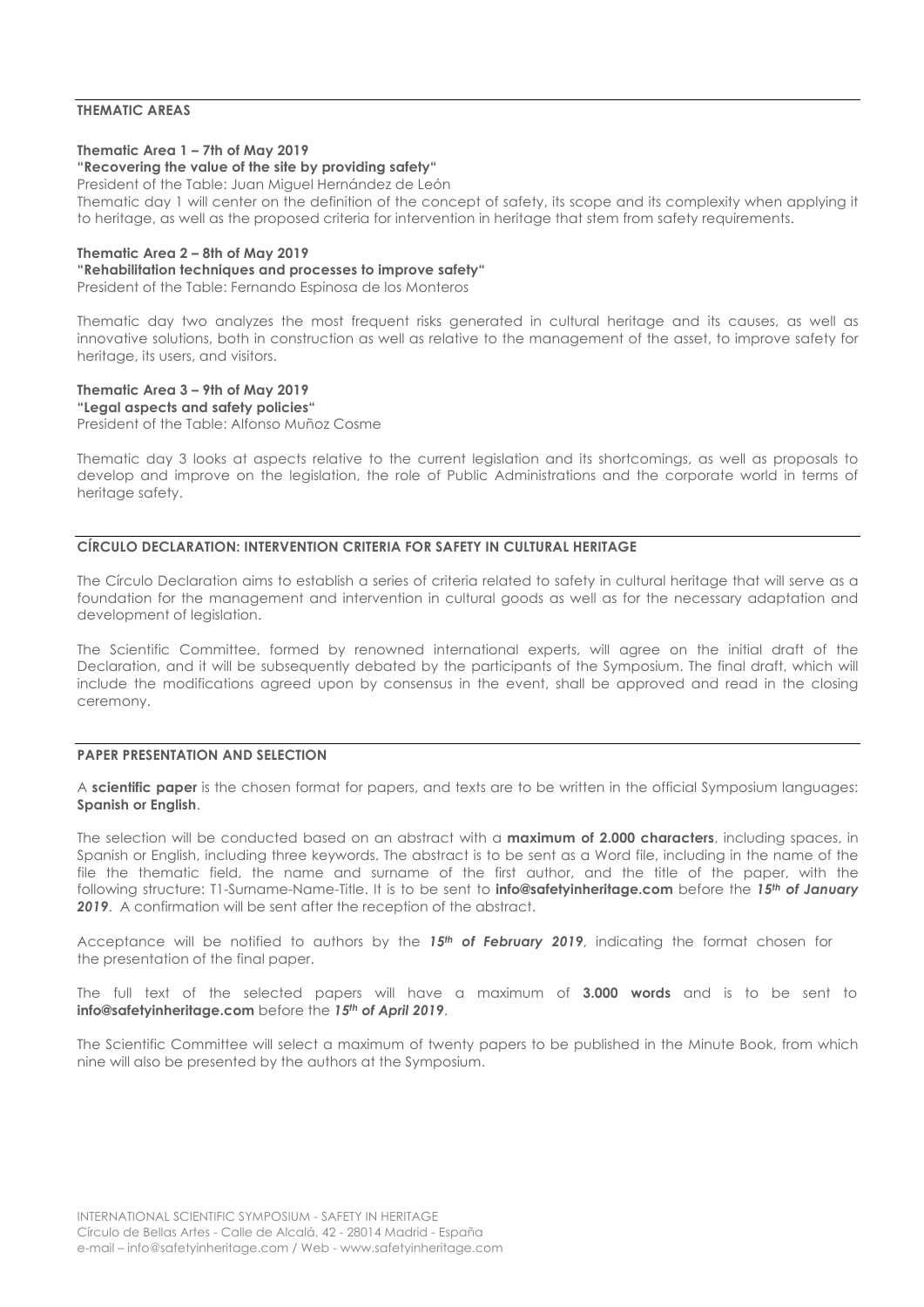# **INSTRUCTIONS FOR AUTHORS**

Instructions for the presentation of the selected scientific articles will be sent to the authors and will be found in the Symposium webpage: **www.safetyinheritage.com**.

#### **MINUTE BOOK**

The Minutes Book will include the conclusions of the Symposium, as well as the selected papers, in addition to the presentations, conclusions of the debates and the Círculo Declaration.

# **INSCRIPCIONS**

Attendance to the Symposium is free of charge and includes access to all scheduled activities, as well as general documentation.

Registration opens the *15th of January 2019* and closes the *14th of April 2019*.

Inscription should be made following the instructions at the Symposium webpage: **www.safetyinheritage.com**.

#### **VENUE**

The Symposium will be held entirely at the **Círculo de Bellas Artes**, located on calle Alcalá, nº 42, Madrid.

#### **CONTACT**

**Ainhoa Díez de Pablo - Llanos Gómez González**

Kalam - Antonio Casero 6 - 28007 Madrid - Spain e-mail - info@safetyinheritage.com Web - www.safetyinheritage.com